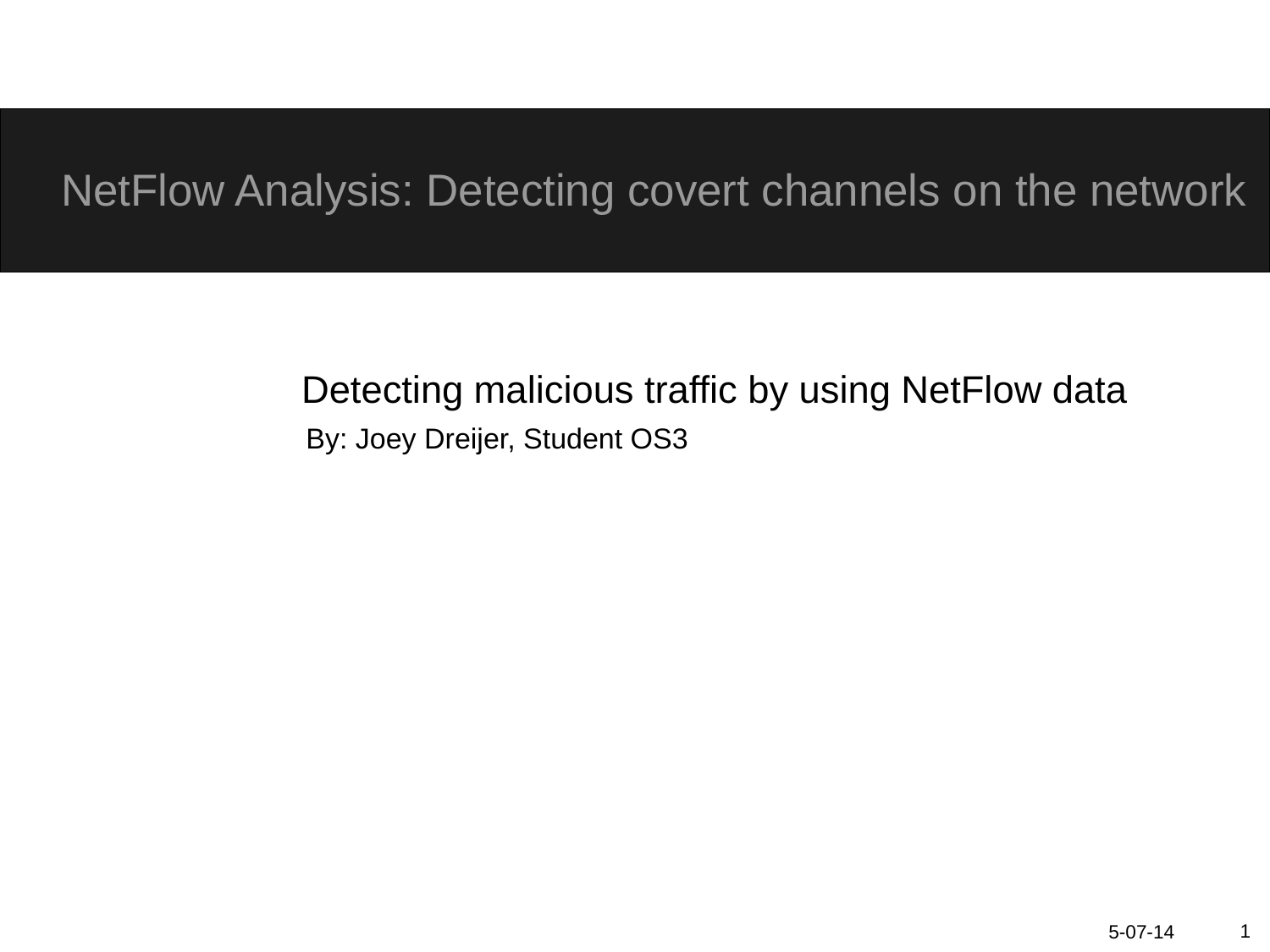- Research
- **Tooling**
- **Detection**
- Demo
- Conclusion

### **Gathering NetFlow data**

- Router/Switch sends flow stats to external collector
- Collector receives and stores flow details
- Parser/interface reads flow from collector dump

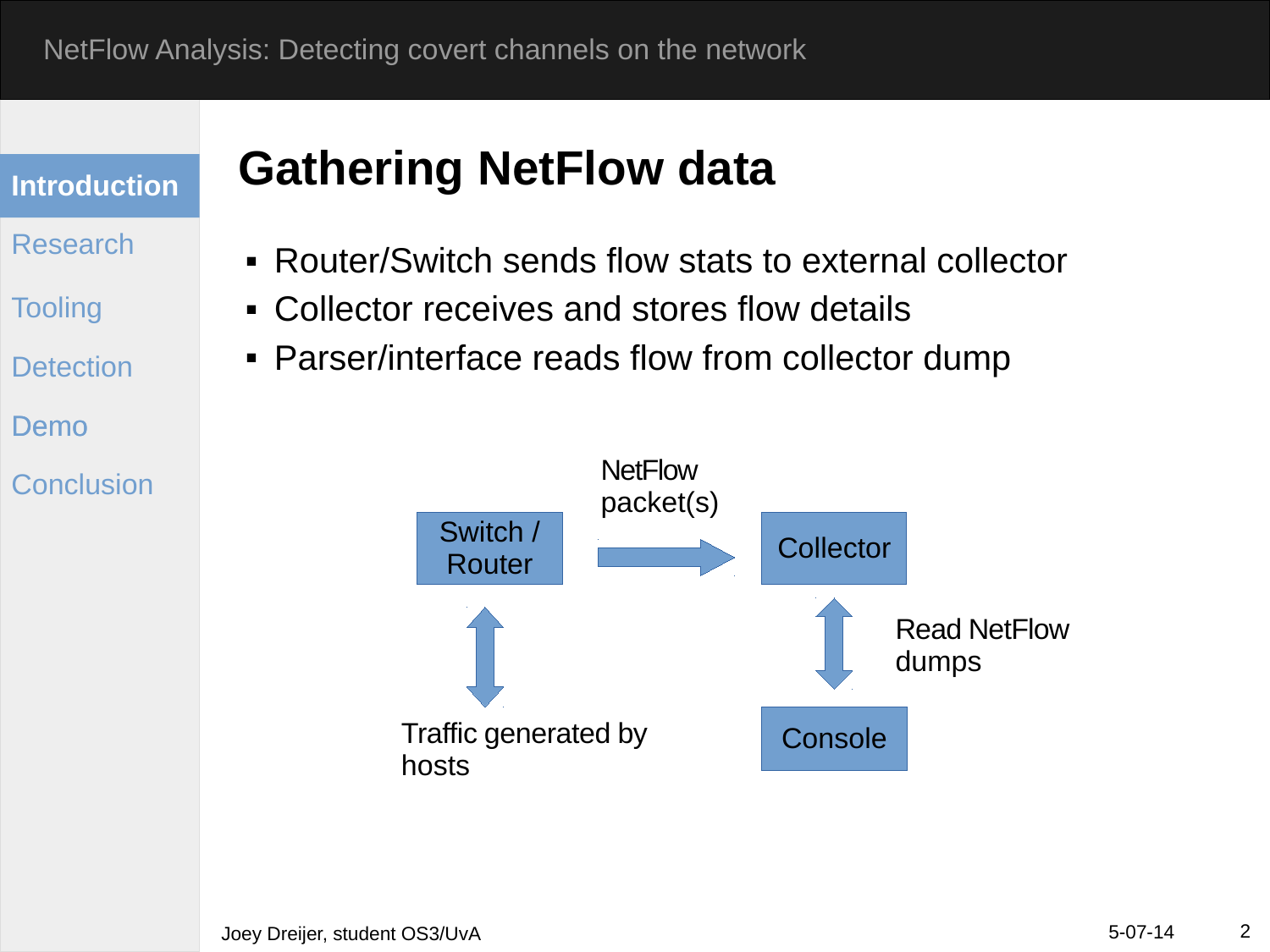- Research
- **Tooling**
- **Detection**
- Demo
- Conclusion

#### **NetFlow in short**

- NetFlow data not just a 'term'
	- NetFlow (v9) specified in RFC3954
	- NetFlow commonly used from v5 and up
- NetFlow standardized to sent 'flow' characteristics
	- Stats such as bytes, packet number, port, session timer
	- Implemented in different (multi-vendor) routers/switches
	- Does not include packet content
	- *Request and response two different flows*
	- Often used for network performance measurement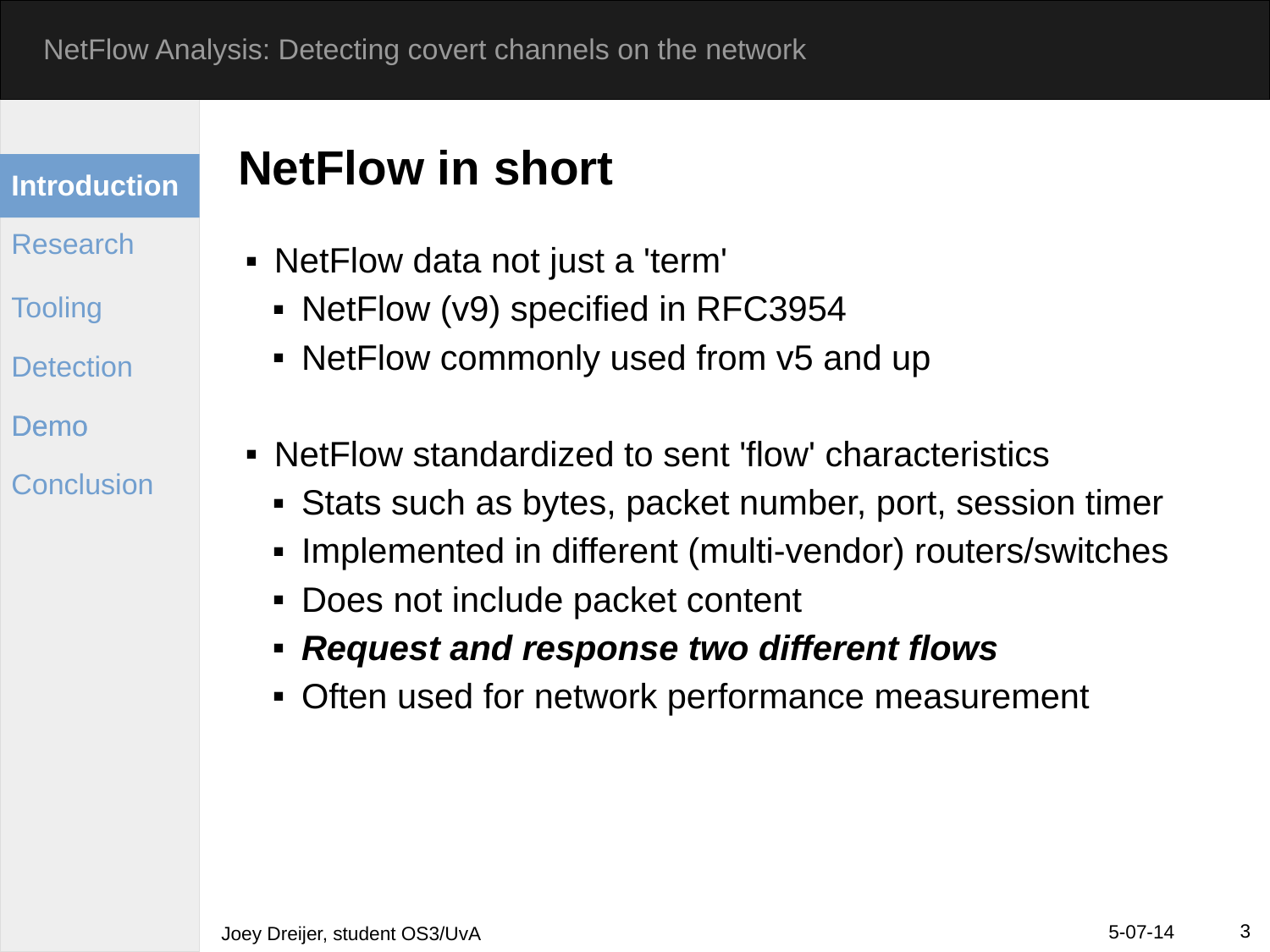#### **Research**

**Tooling** 

**Detection** 

Demo

Conclusion

### **Data required for research**

- NetFlow collector stored the following details (using v5):
	- **Source Address**
	- Destination Address
	- Source Port
	- Destination Port
- (TCP Flags)
- Bytes send
- Packets send
- Time

| Date flow start                     | Duration Proto | Src IP Addr:Port      | Dst IP Addr:Port | Packets | Bytes Flows |  |
|-------------------------------------|----------------|-----------------------|------------------|---------|-------------|--|
| 2014-06-30 19:45:39.253             | 116.103 TCP    | 10.0.2.15:50494 ->    | 62.69.166.15:80  | 46      | 6442        |  |
| 2014-06-30 19:45:39.253 116.103 TCP |                | $62.69.166.15:80$ ->  | 10.0.2.15:50494  | 47      | 42669       |  |
| 2014-06-30 19:45:39.375 115.985 TCP |                | $10.0.2.15:33675$ ->  | 74.125.136.94.80 |         | 1142        |  |
| 2014-06-30 19:45:39.375 115.985 TCP |                | 74.125.136.94:80 ->   | 10.0.2.15:33675  |         | 640.        |  |
| 2014-06-30 19:45:39.395 115.961 TCP |                | $10.0.2.15:46931 - >$ | 62.69.166.18.80  |         | 2230        |  |

**Note:** NetFlow v5 is dinosaur old. Use v9 or IPFIX instead for more stats.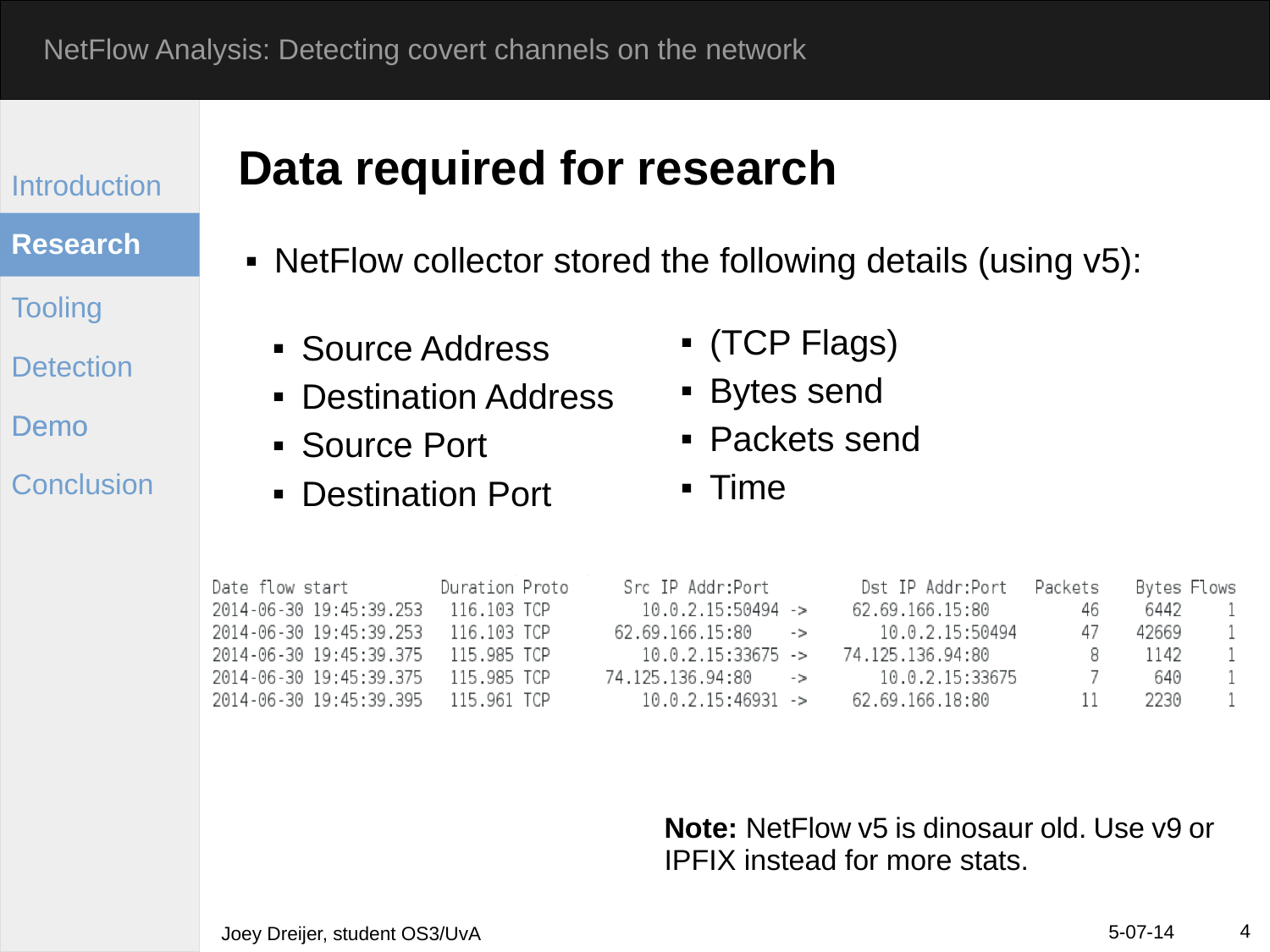#### **Research**

**Tooling** 

**Detection** 

Demo

Conclusion

#### **Data required for research**

- Combining request/response to get the following data:
	- **Source Address**
	- Destination Address
	- Source Port
	- Destination Port
	- (TCP Flags)
- *Bytes Incoming*
- *Bytes outgoing*
- *Packets incoming*
- *Packets outgoing*
- Average session time

| Date flow start                     | Duration Proto | Src IP Addr:Port                                   | Dst IP Addr:Port 0ut Pkt In Pkt 0ut Byte In Byte Flows |  |                |  |
|-------------------------------------|----------------|----------------------------------------------------|--------------------------------------------------------|--|----------------|--|
| 2014-06-30 19:45:39.395 115.961 TCP |                | $10.0.2.15:46931 \leq z$                           |                                                        |  |                |  |
| 2014-06-30 19:45:39.375 115.985 TCP |                | $10.0.2.15:33675 \leftrightarrow 74.125.136.94:80$ |                                                        |  | 7 8 640 1142 2 |  |
| 2014-06-30 19:45:39.396 115.961 TCP |                | $10.0.2.15:46932 < -$                              | 62.69.166.18:80                                        |  | 7 8 712 1517 2 |  |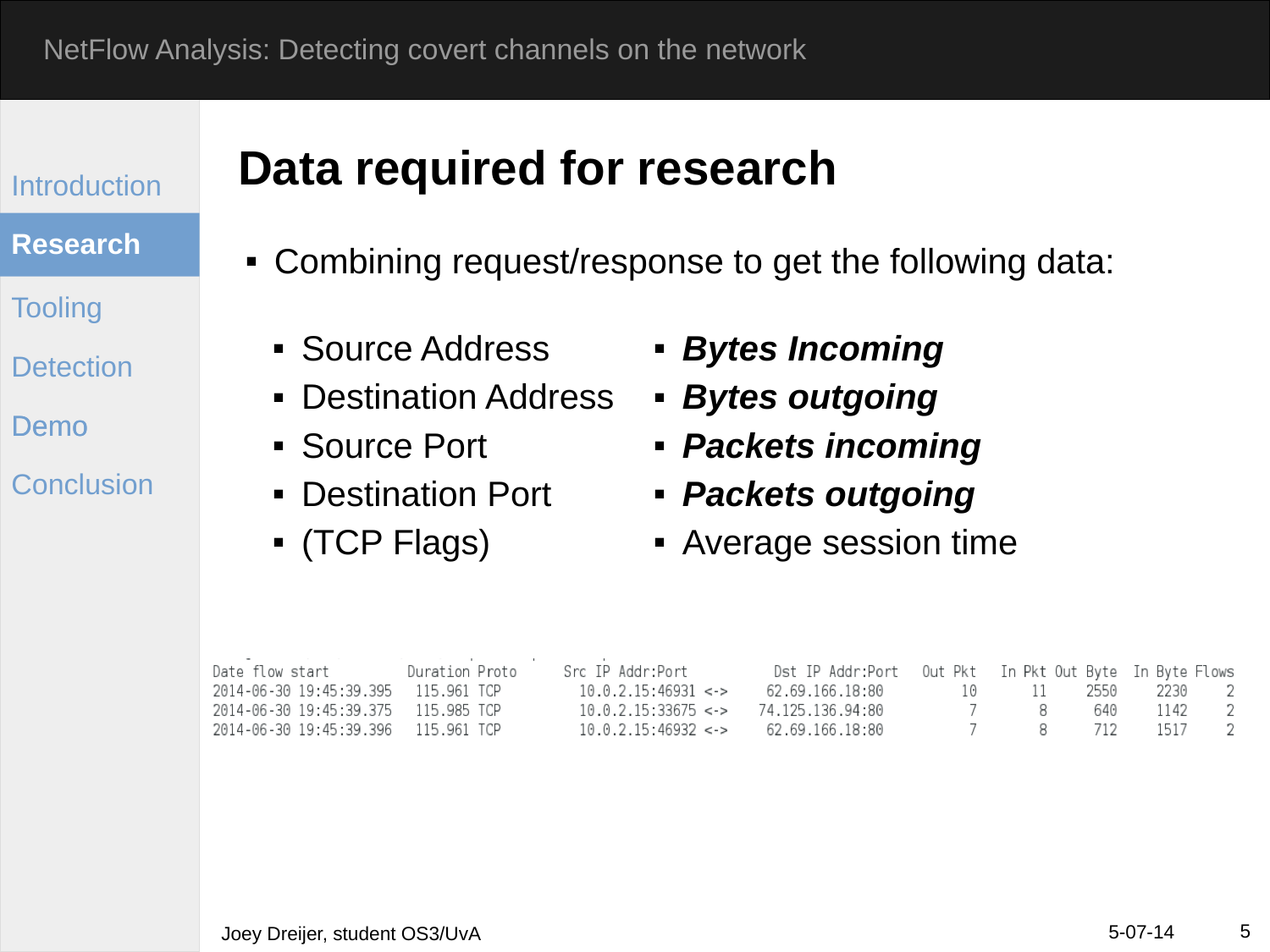Research

**Tooling**

**Detection** 

Demo

Conclusion

### **Collecting NetFlow data**

- SoftFlowd sends NetFlow data to collector (nfcapd). Optional: Pcap or Interface as input
- NetFlow data stored in binary format
- Format parsed by Python wrapper and nfdump (custom patched pynfdump\_altered)

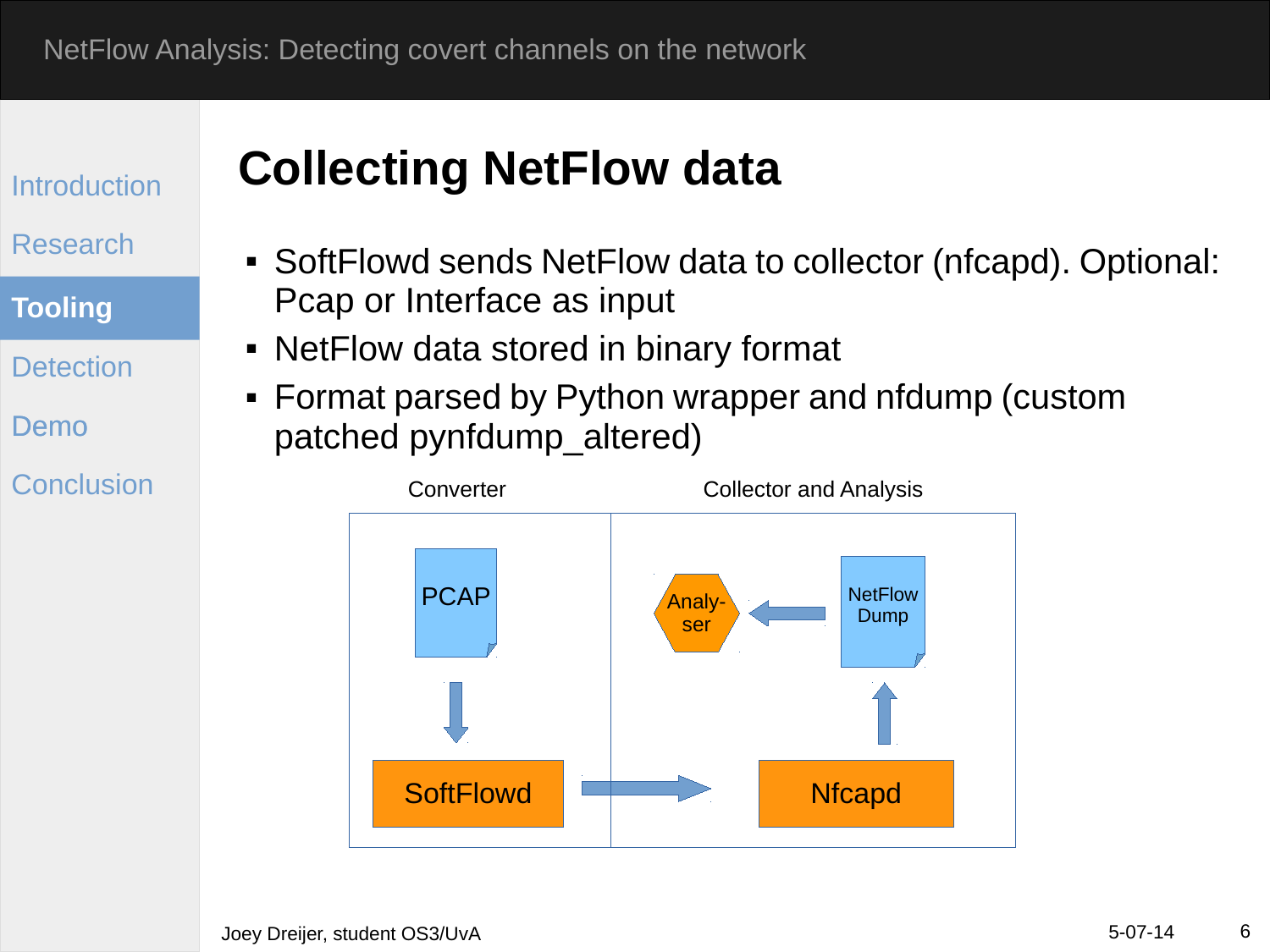**Introduction Research Tooling Detection** Demo Conclusion Dst. Port For each:

## **Initial protocol analysis**

- Gathering 'known-good' traffic
- Generating 'known-bad' traffic
	- Comparing differences / similarities
	- **Storing usefull comparison data**

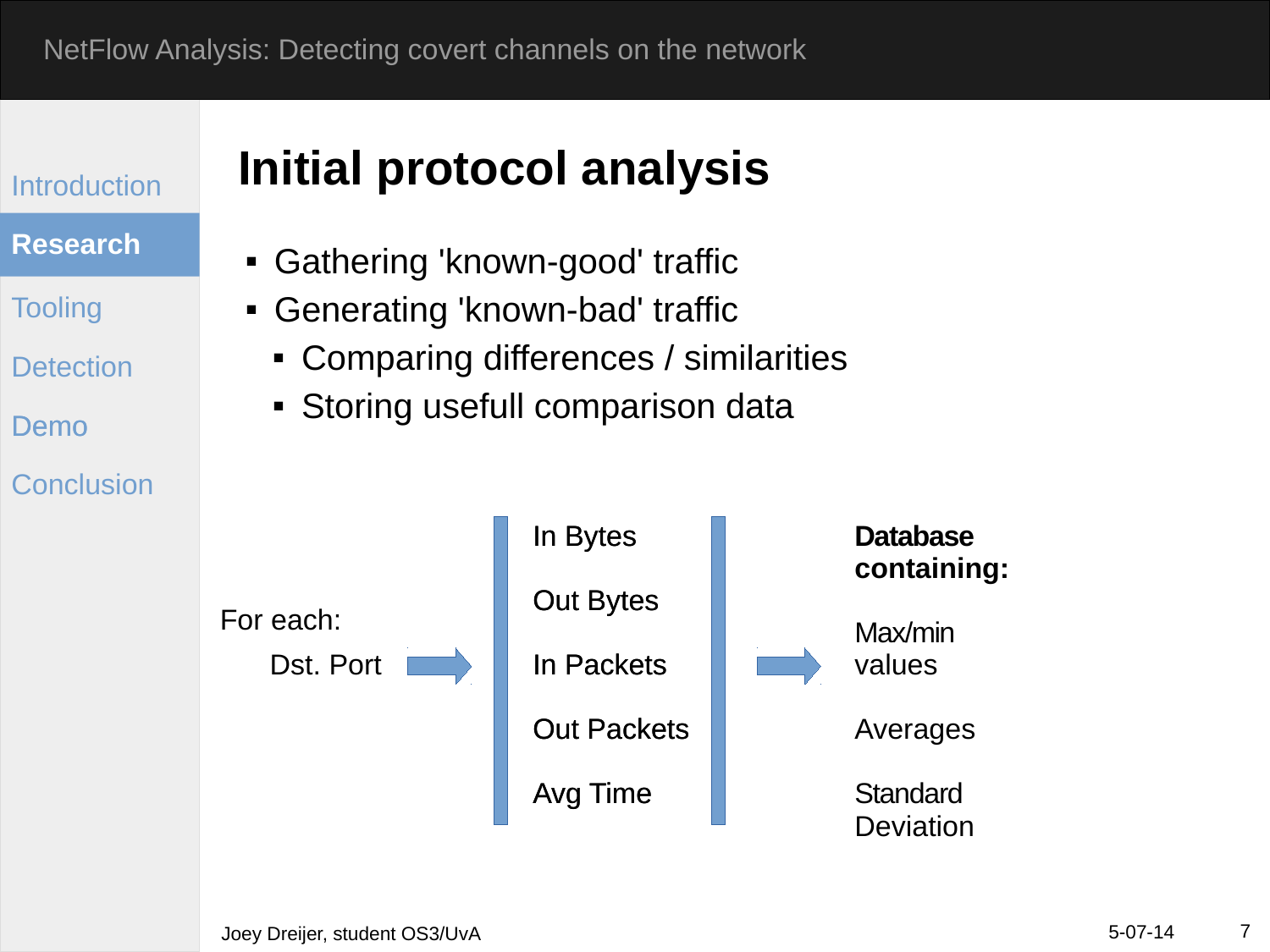Research

**Tooling**

**Detection** 

Demo

Conclusion

#### **Comparing NetFlow data**

- Traffic analysis; comparing 'real-time' binary (nfdump) vs stored (MySQL)
- 'Anomaly detection' based on selected metrics/profile
- Maximum range via standard deviation
	- **Note:** Only *if* possible. Not all traffic can be normalized

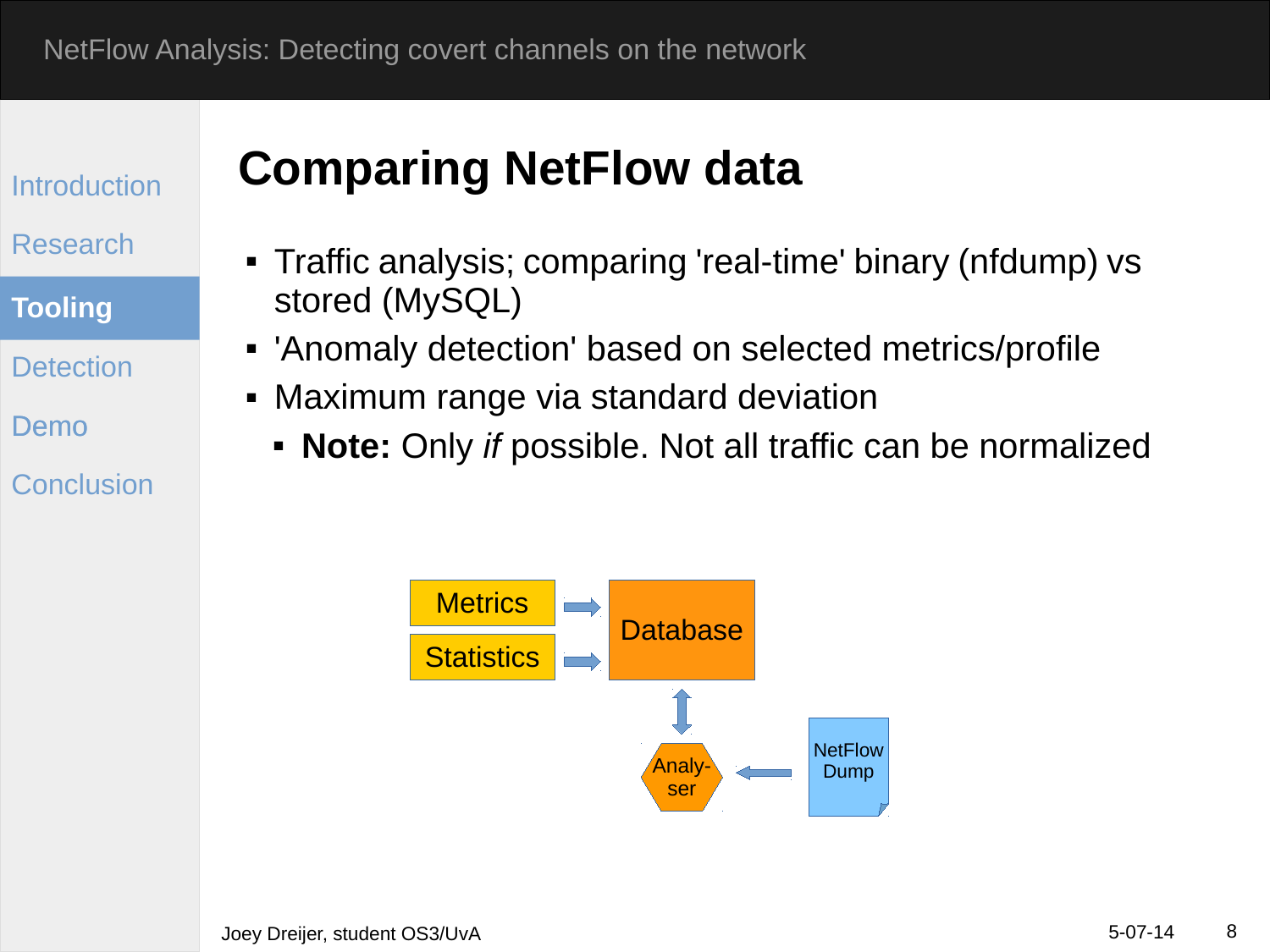Research

**Tooling** 

**Detection**

Demo

Conclusion

### **Detecting Tunnels / Covert Channels**

- **Example 1:** DNS Tunnels
- DNS may have 'normal behaviour'
- Tunneling via DNS abnormal statistics based on metric x?
- Verify differentation per metric

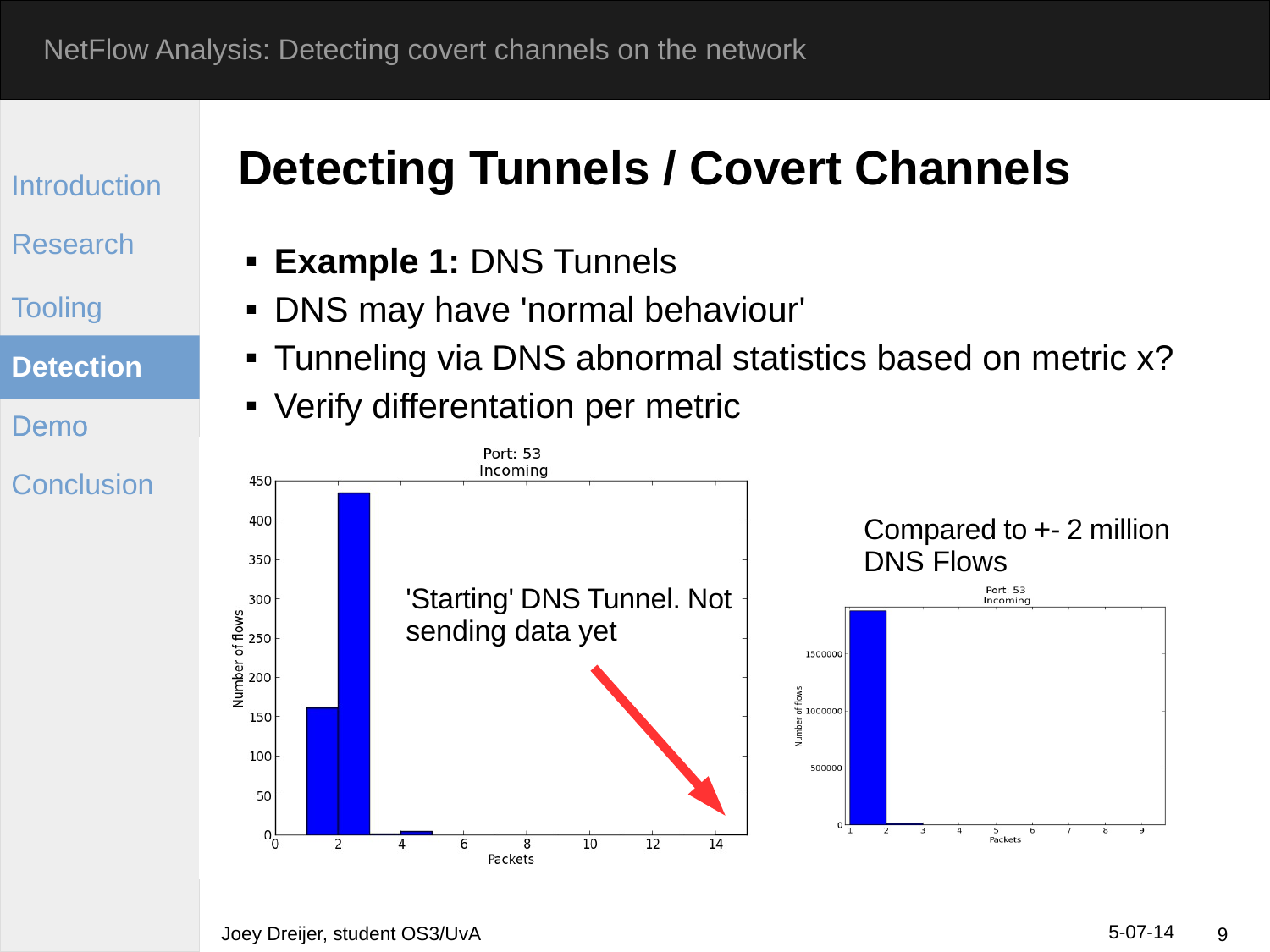Research

**Tooling** 

**Detection**

Demo

Conclusion

### **Detecting Tunnels / Covert Channels**

• Previous examples done via anomaly detection

• Known-good database used as reference

• Pre-defined profile (ie. alert only if packets **and** time mismatch by x)

anomaly = ( max difference \* standard deviation ) + average

**DNS**

Packets Out Session Time

If *anomaly* **is larger** than **current** *flow:* If *packetAnomaly* **and** *timeAnomaly:* Generate Alert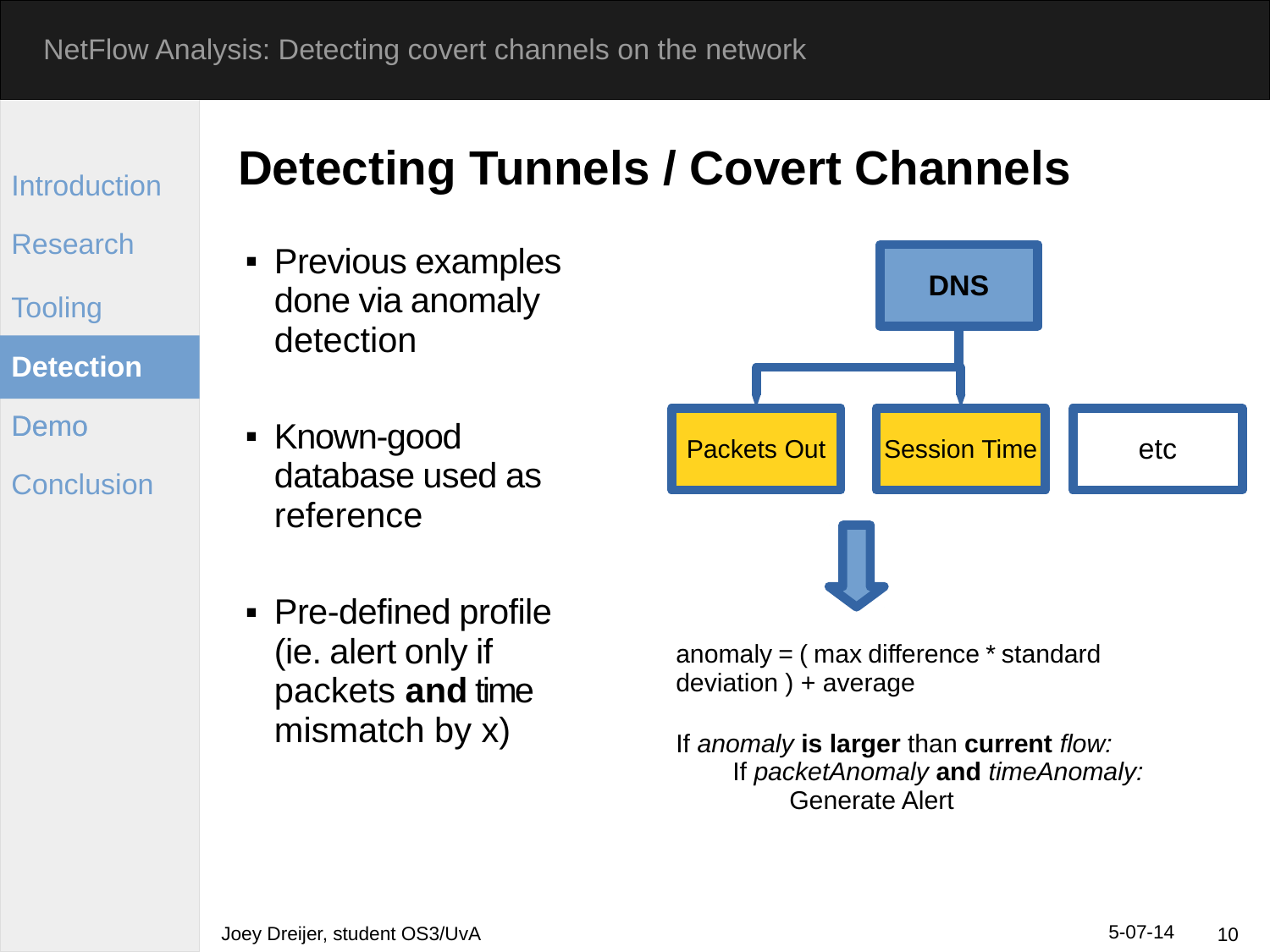Research

**Tooling** 

**Detection**

Demo

Conclusion

### **Detecting Tunnels / Covert Channels**

- Why are multiple metrics important? (and/and policy)
- NetFlow parser shows incorrect flows with much traffic
- True automated anomaly detection shows many FP's

#### **Example:**

 $10.10.0.2:50001 \rightarrow 8.8.8.8:53$ Packets: 4, time: 4001 seconds (….?)

- Actually 2 DNS requests on different times
	- However, identical source port and destination lets 'nfdump' think it is the same flow  $\rightarrow$  results in False Positive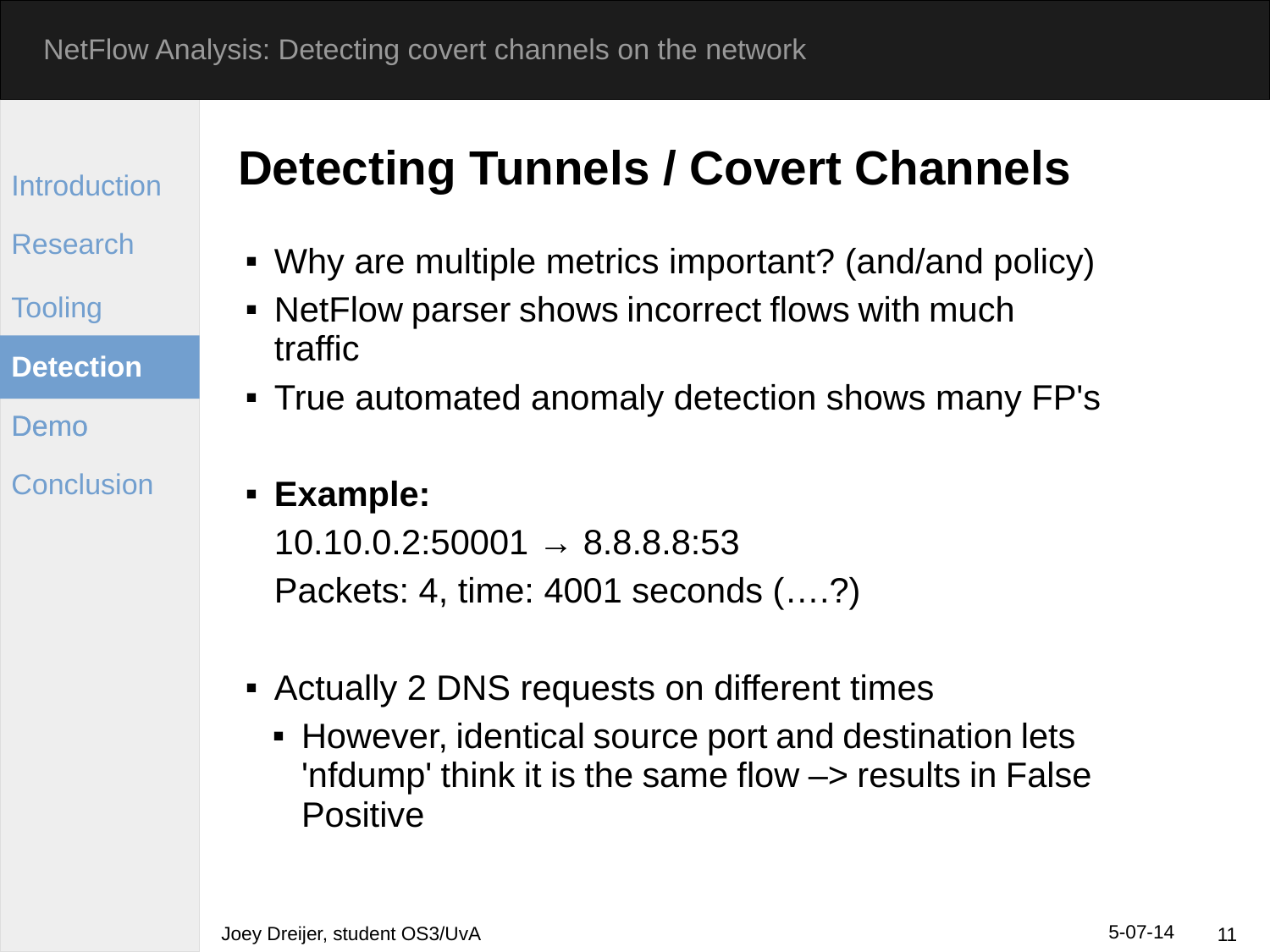Research

**Tooling** 

**Detection**

Demo

#### Conclusion

## **Detecting Tunnels / Covert Channels**

- Comparing with realistic dataset
- **17 million flows from GuestNet** 
	- Literal flow dump, can contain 'malicious' flows
	- Both bad and good traffic?
- 2 million DNS responses
	- Results in 0,0005% hits based on combined metrics
		- **Includes previous 'bug' with multiple sessions** combined due to identical ports and destinations
		- Uncertain if actual tunnels inside dump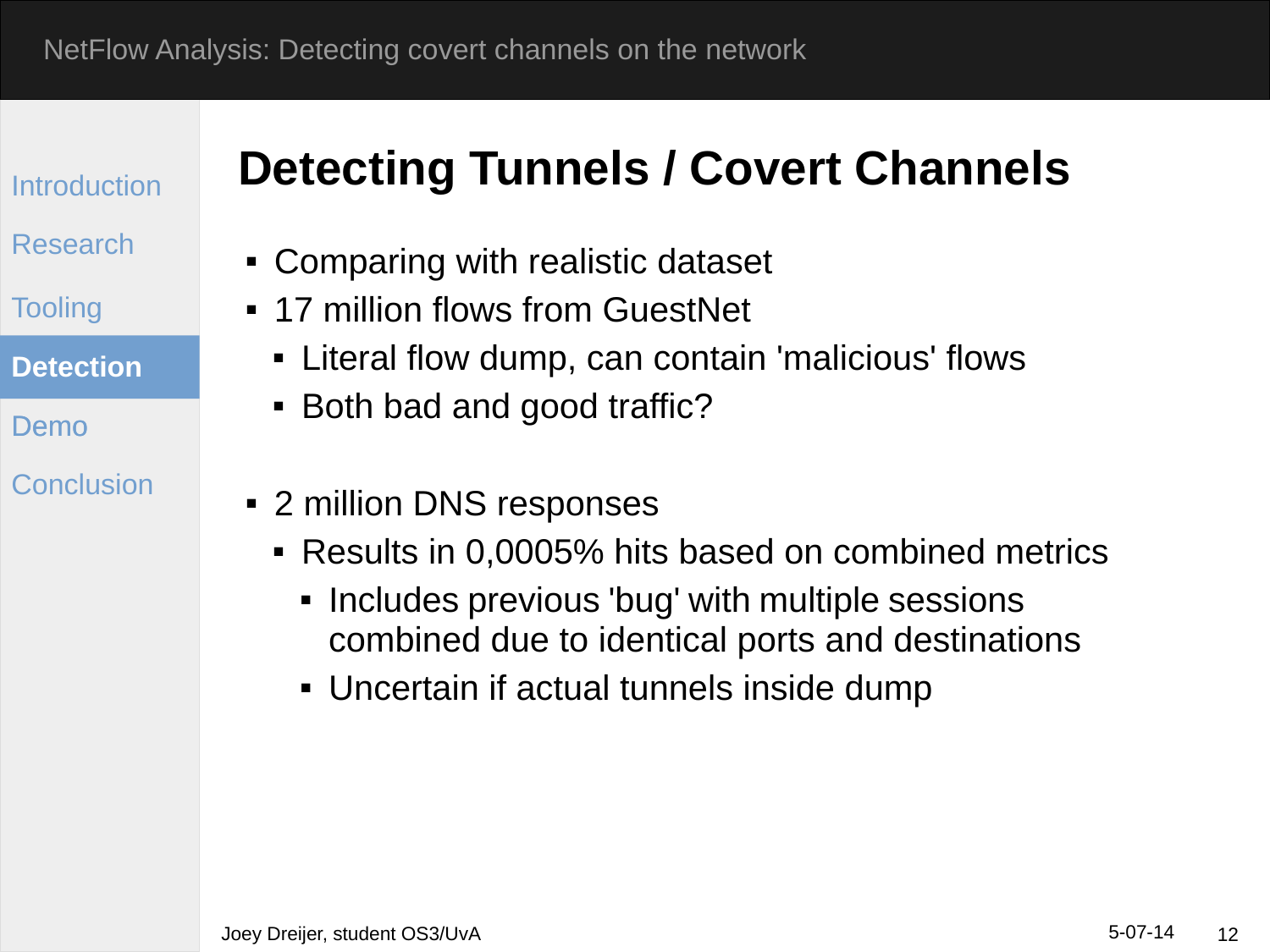#### Research

**Tooling** 

**Detection**

Demo

Conclusion

#### **Other uses**

- **Example 2:** NMAP Scan
- Aggregated NetFlow shows requests and response
- NetFlow shows flow with no responses for filtered ports
- Probability 'x' amount of ports do not reply within 'y' amount of time based on 'z' amount of retries/packets

| 2014-07-01 12:42:33.146 | 0.000 TCP | 10.0.2.15:57693 <     | 145 100 104 55 3000 | $\Theta$               |                      | 60 |  |
|-------------------------|-----------|-----------------------|---------------------|------------------------|----------------------|----|--|
| 2014-07-01 12:42:31.408 | 0.000 TCP | $10.0.2.15:36016$ < > | 145 100 104 55 9595 |                        | Θ                    | 60 |  |
| 2014-07-01 12:42:33.222 | 0.000 TCP | 10.0.2.15:57954 <     | 145.100.104.55:33   | 0                      | $\Theta$             | 60 |  |
| 2014-07-01 12:42:32.474 | 0.000 TCP | 10.0.2.15:57230 <     | 145.100.104.55:1248 |                        | $\left(\cdot\right)$ | 60 |  |
| 2014-07-01 12:42:30.242 | 0.000 TCP | $10.0.2.15:39538 < -$ | 145.100.104.55:1055 | $\left( \cdot \right)$ | $^{(1)}$             | 60 |  |
| 2014-07-01 12:42:33.220 | 0.000 TCP | $10.0.2.15:60249 <$ > | 145.100.104.55:1075 |                        | $(\cdot)$            | 60 |  |
| 2014-07-01 12:42:32.207 | 0.000 TCP | $10.0.2.15:39512 <$ > | 145.100.104.55:1044 | $\left[ \cdot \right]$ | $^{(1)}$             | 60 |  |
| 2014-07-01 12:42:32.763 | 0.000 TCP | 10.0.2.15:59968 <     | 145.100.104.55:255  | (1)                    | $(\cdot)$            | 60 |  |
|                         |           |                       |                     |                        |                      |    |  |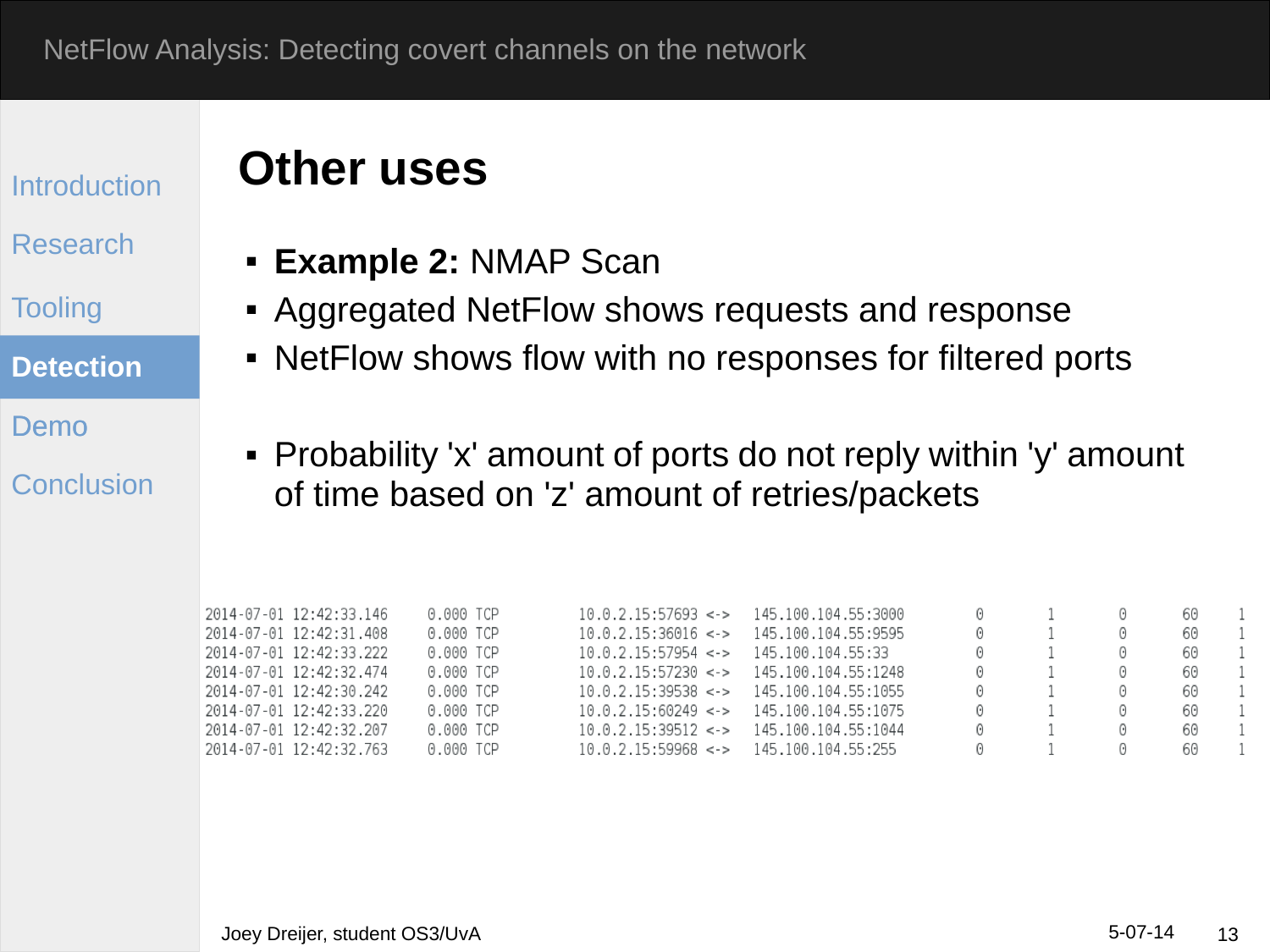#### Research

**Tooling** 

**Detection**

Demo

Conclusion

#### **Other uses**

- Small problem with portscans....
- Nfcapd holds a default 5 minute NetFlow cache
- Not all flows stored after cache timer
	- Waits for finished sessions before storing flow
	- Half open TCP sessions will be cached untill timeout
	- Timeout can last 20 minutes depending on config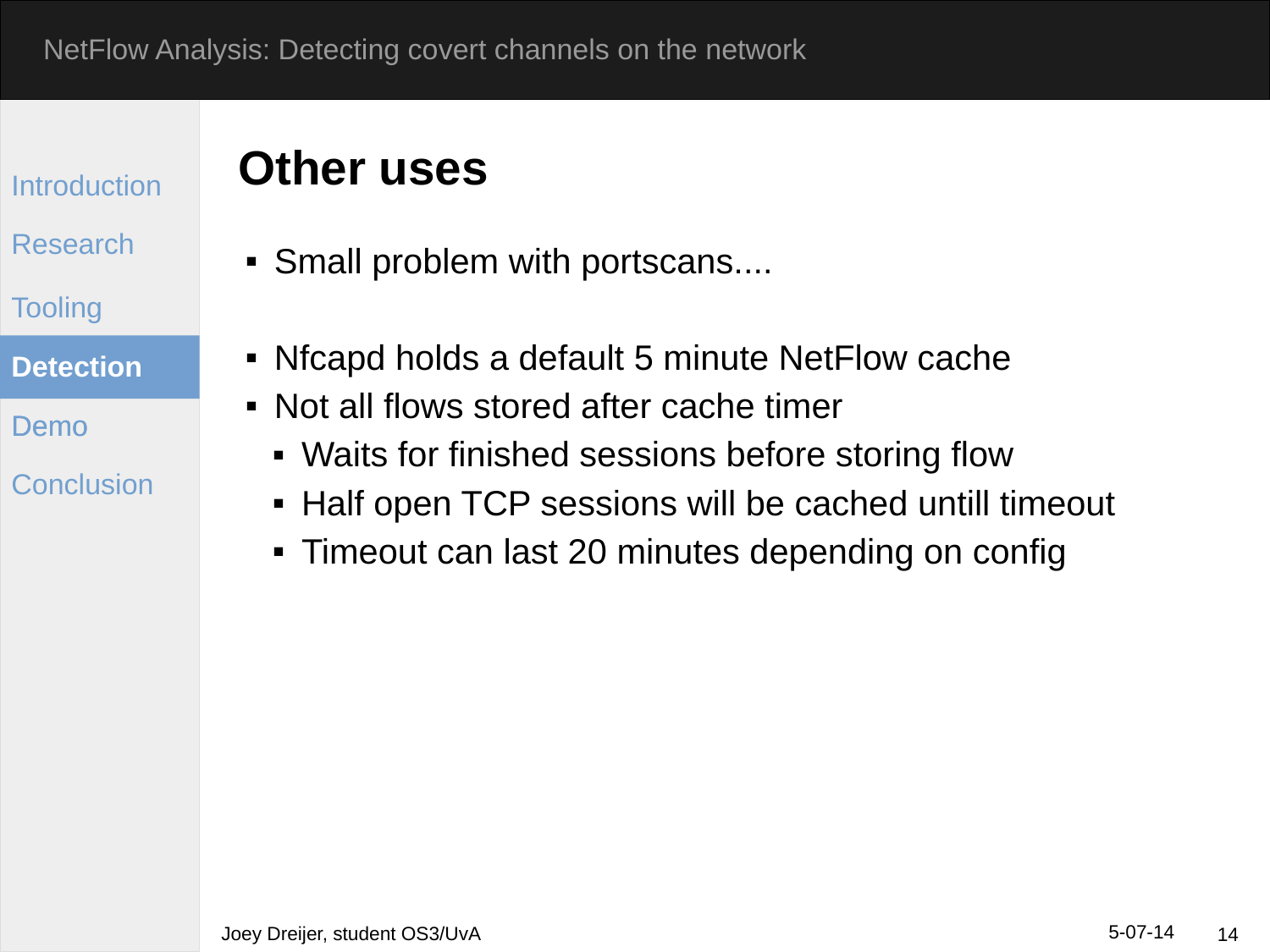| <b>Introduction</b> |
|---------------------|
|                     |

Research

**Tooling** 

#### Detection

Demo **Demo**

**Conclusion** 

# DEMO

Joey Dreijer, student OS3/UvA 15